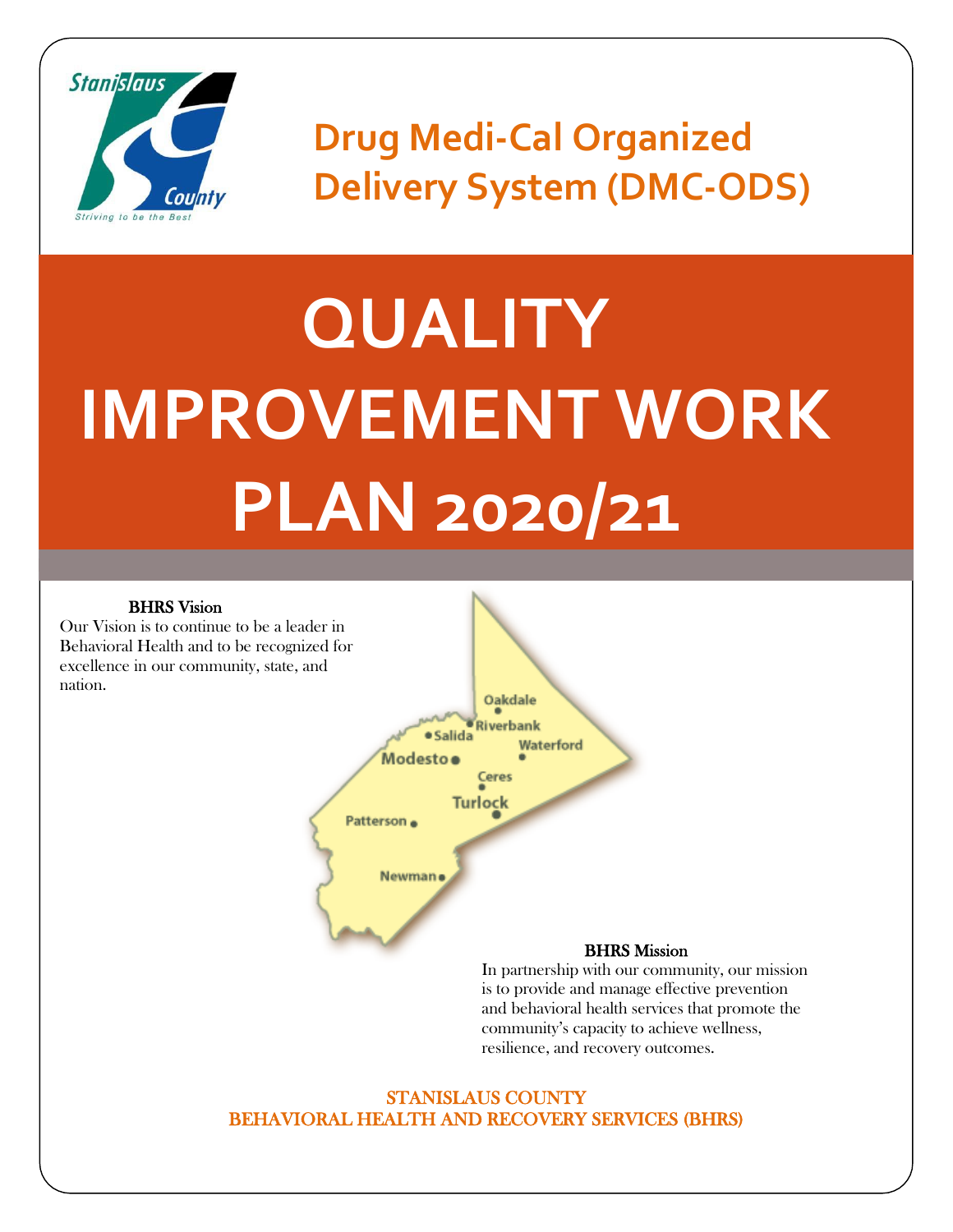## Table of Contents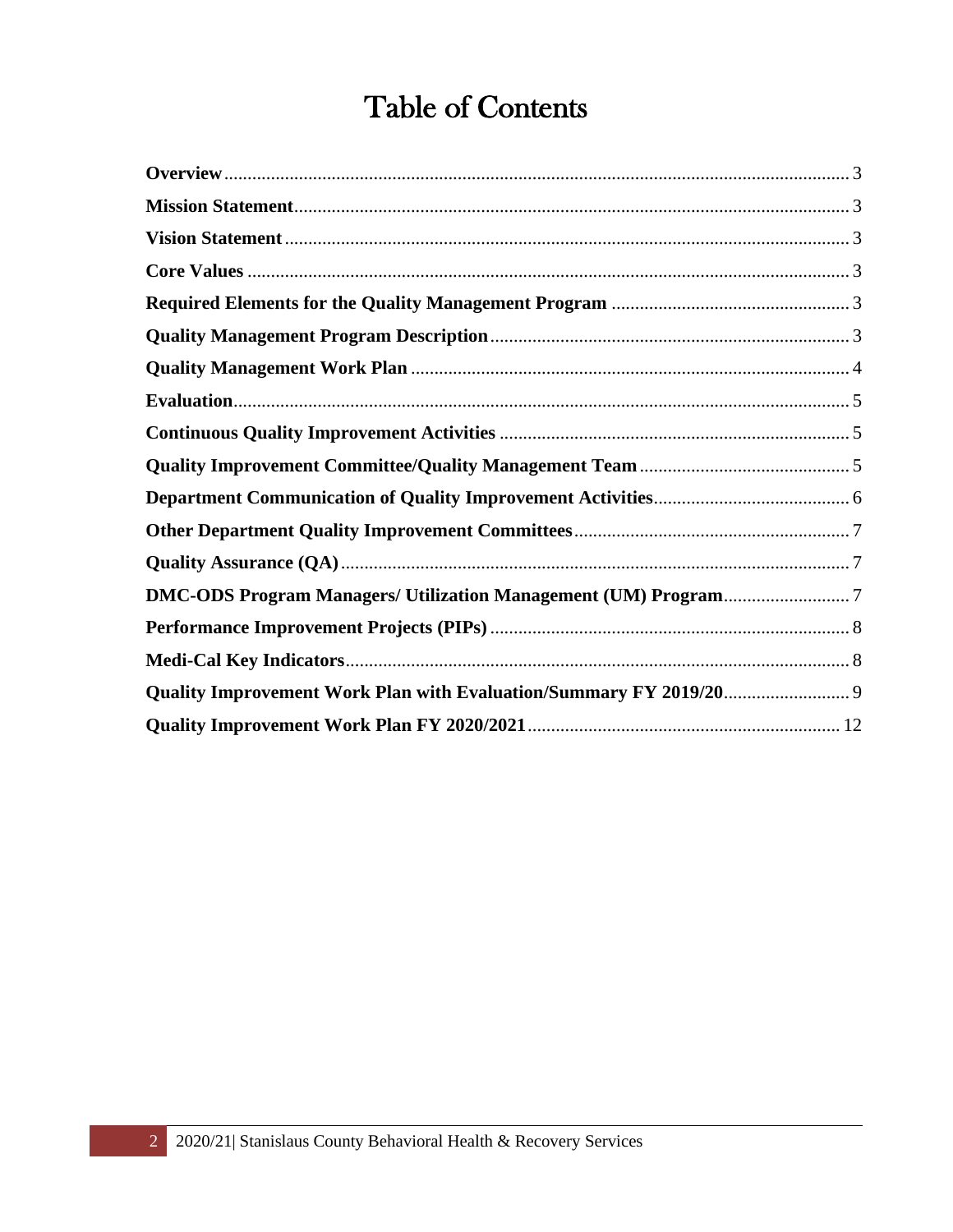#### <span id="page-2-0"></span>**Overview**

The Quality Improvement Work Plan serves as the foundation of the Stanislaus County Behavioral Health & Recovery Services (BHRS) to continuously improve the quality of treatment and services provided to our beneficiaries. The programs provided through BHRS are based on BHRS's Mission Statement, Vision Statement, and our Core Values.

#### <span id="page-2-1"></span>Mission Statement

In partnership with our community, our mission is to provide and manage effective prevention and behavioral health services that promote the community's capacity to achieve wellness, resilience, and recovery outcomes.

#### <span id="page-2-2"></span>Vision Statement

Our Vision is to continue to be a leader in Behavioral Health and to be recognized for excellence in our community, state, and nation.

#### <span id="page-2-3"></span>Core Values

We, the employees of Stanislaus County Behavioral Health & Recovery Services, value:

- Trustworthiness
- Respect
- Responsibility
- Fairness
- Caring
- Citizenship

#### <span id="page-2-4"></span>Required Elements for the Quality Management Program

According to the California State Department of Health Care Services (DHCS), the Quality Management (QM) Program clearly defines the BHRS QM Program's structure and elements, assigns responsibility to appropriate individuals, and adopts or establishes quantitative measures to assess performance and to identify and prioritize area(s) for improvement. The QM Program shall be evaluated annually and updated as necessary per Title 9, CCR, Section 1810.440(a)(6) and Title 42, CFR, Section 438.240(e).

#### <span id="page-2-5"></span>Quality Management Program Description

The QM Program shall be accountable to the Behavioral Health and Recovery Services Director as described in Title 9 CCR, Section 1810.440(a) (1). Operation of the QI program shall include substantial involvement by a licensed mental health staff person, as described in Title 9 CCR, Section 1810.440(a)(4). The QI Program shall include active participation by practitioners and providers, as well as beneficiaries and family members in the planning, design and execution of the QI Program, as described in Title 9 CCR, Section 1810.440(a)(2)(A-C).

There shall be a minimum of two active Performance Improvement Projects (PIPs) that meet the criteria in Title 42, CFR, Section 438.240(b)(1) and (d). Each performance improvement project shall focus on a clinical area, as well as one non-clinical area.

The QM Program shall;

- Conduct performance monitoring activities throughout its operations.
	- 3 2020/21| Stanislaus County Behavioral Health & Recovery Services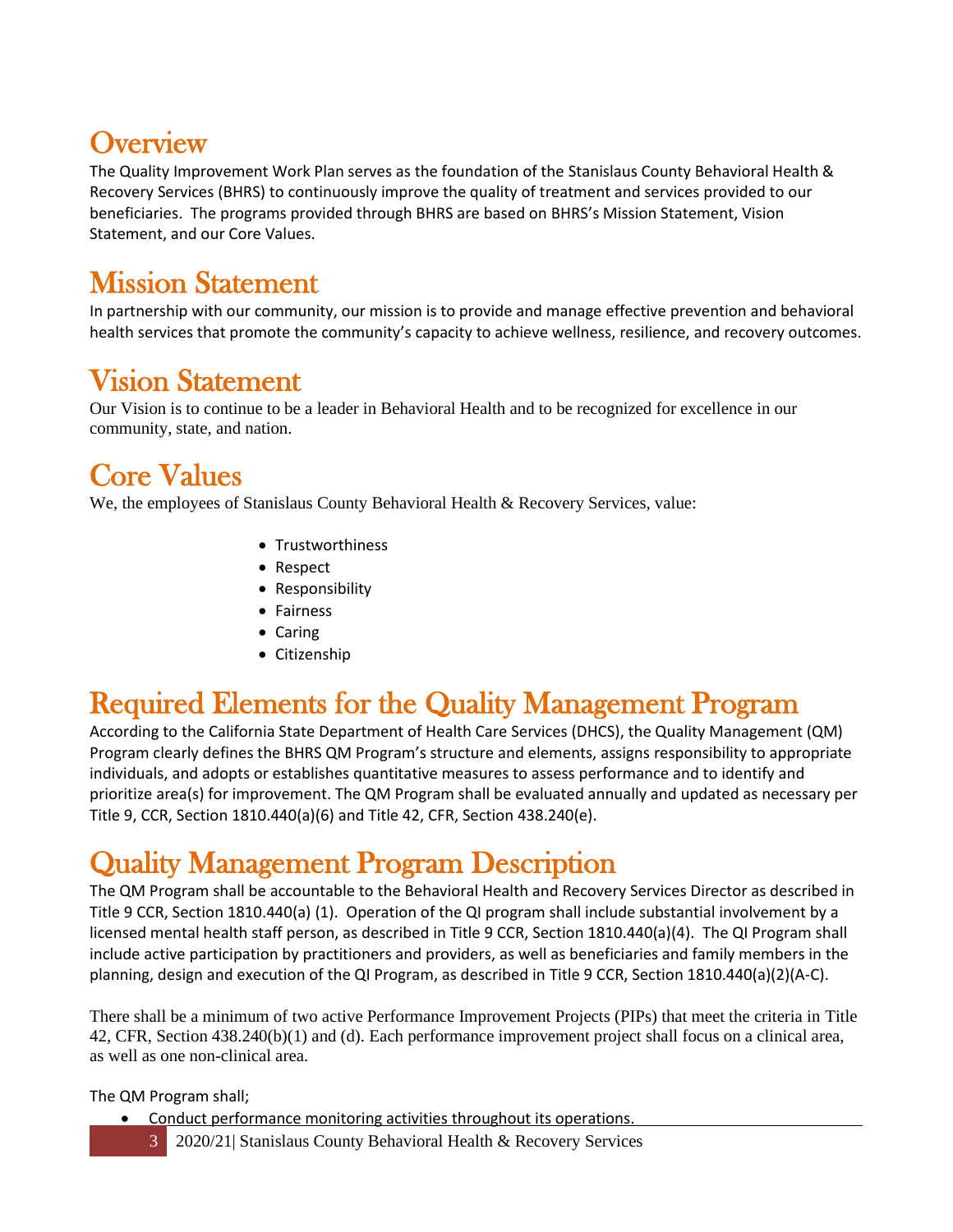- Activities shall include but not be limited to;
	- o Service Satisfaction
	- o Safety and Effectiveness of Medication Practices
	- o Coordination of Care
	- o Quality of Care
	- o Service Capacity
	- o Timeliness of Services
	- o Training of staff
- Ensure continuity and coordination of care with physical health care providers.
- Coordinate with other community providers used by its beneficiaries.
- Assess the effectiveness of our MOUs with Health Net and Health Plan of San Joaquin, to ensure the highest quality of services for both physical and mental health.
- Have mechanisms to detect both underutilization and overutilization of services, as required by Title 42, CCR, Section 438.240(b)(3).
- Implement mechanisms to assess beneficiary/family satisfaction. The BHRS shall assess beneficiary/family satisfaction by:
	- $\circ$  Surveying beneficiary/family satisfaction with the BHRS's services at least annually;
	- o Evaluating beneficiary grievances, appeals and fair hearings at least annually; and
	- o Evaluating requests to change persons providing services at least annually; and
	- $\circ$  Inform providers of the results of beneficiary/family satisfaction activities.
- Implement mechanisms to monitor the safety and effectiveness of medication practices.
	- $\circ$  The monitoring mechanism shall be under the supervision of a person licensed to prescribe or dispense prescription drugs.
	- o Monitoring shall occur at least annually.
- Implement mechanisms to address meaningful clinical issues affecting beneficiaries system-wide.
	- $\circ$  Monitor appropriate and timely intervention of occurrences that raise quality of care concerns.
	- $\circ$  Take appropriate follow-up action when such an occurrence is identified.
	- o Results of the intervention shall be evaluated by BHRS at least annually.

## <span id="page-3-0"></span>Quality Management Work Plan

BHRS has a QM Work Plan covering the current contract cycle with documented annual evaluations and documented revisions as needed. The QM plan was established for meeting the DMC- ODS requirements within the State and County contract.

The QM Work Plan includes the following:

- Evidence of the monitoring activities including, but not limited to,
	- $\circ$  Review of beneficiary grievances, appeals, expedited appeals, fair hearings, expedited fair hearings, provider appeals, and clinical records review as required by Title 9, CCR, Section 1810.440(a)(5) and Title 42, CFR, section 438.416;
- A description of mechanisms that has been implemented to assess the accessibility of services within its service delivery area as related to the commencement of the DMC-ODS system for SUD services. This shall include;

o Goals for responsiveness for the BHRS's 24-hour access line number,

4 2020/21| Stanislaus County Behavioral Health & Recovery Services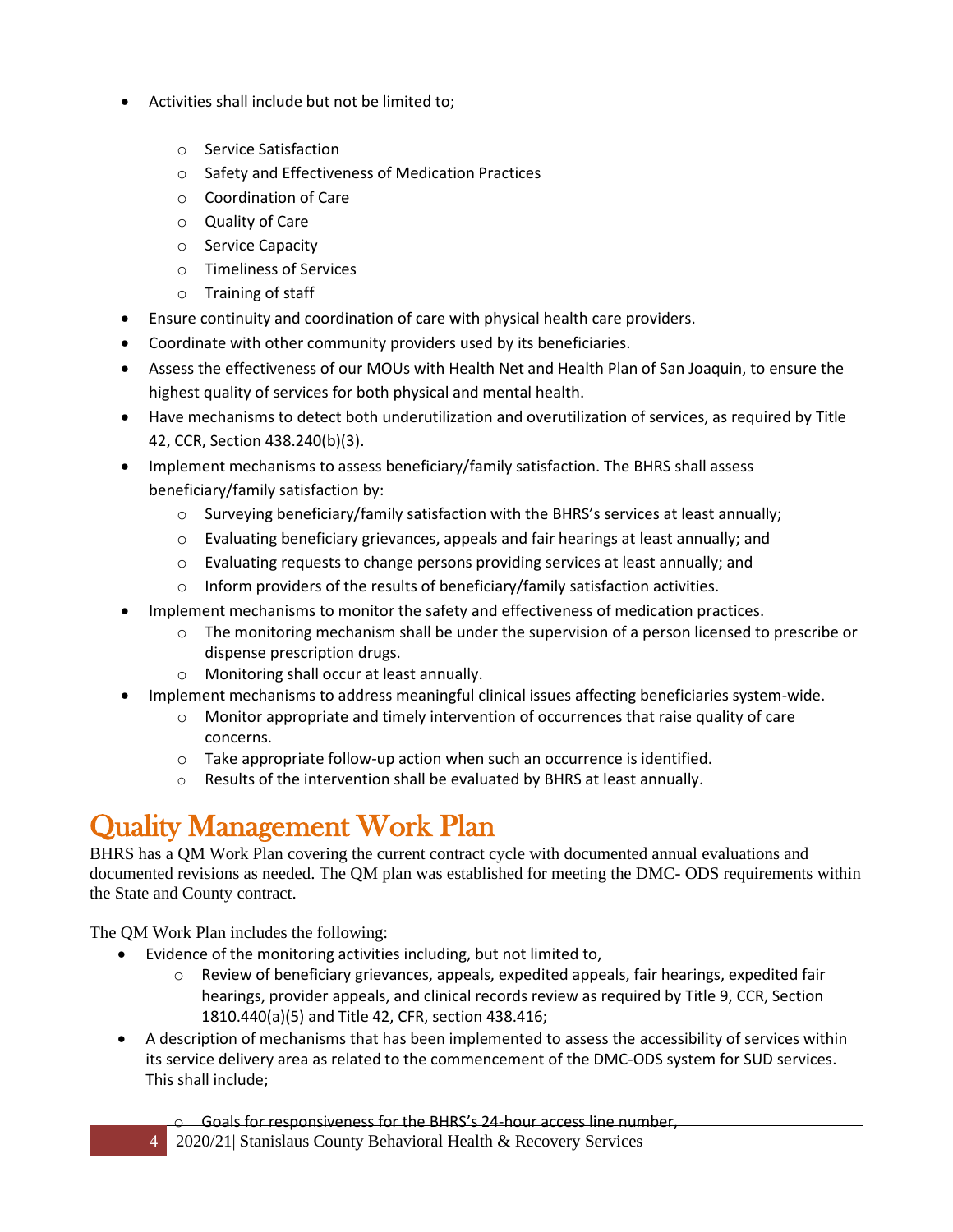- o Timeliness for scheduling of routine appointments,
- o Timeliness of services for urgent conditions, and
- o Access to after-hours care.
- Evidence of compliance with the requirements for cultural competence and linguistic competence specified in Title 9, CCR, Section 1810.410.

## <span id="page-4-0"></span>**Evaluation**

Annual evaluations are completed at the end of each fiscal year. The annual evaluation is conducted by Quality Improvement Program.

The evaluation summarizes the following;

- The goals and objectives of the programs/service's DMC-ODS Quality Improvement Plan,
- The quality improvement activities conducted during the past year, including the targeted process.
- The Medi-Cal key indicators utilized,
- The findings of the measurement, data aggregation, assessment and analysis processes, and
- The quality improvement initiatives taken in response to the findings.
- The progress towards meeting the Department's Annual Objectives.
- Recommendations: Based upon the evaluation, the actions deemed necessary to improve the effectiveness of the Department's program services.

## <span id="page-4-1"></span>Continuous Quality Improvement Activities

QI activities to improve outcomes of existing services and/or to design new services shall include:

- Collecting and analyzing data to measure against the goals stated in the QI/QM annual work plan, which prioritized areas of improvement that have been identified;
- Identifying opportunities for improvement and deciding which opportunities to pursue;
- Identifying relevant committees internal or external to ensure appropriate exchange of information with the QI Committee;
- Obtaining input from providers, beneficiaries and family members in identifying barriers to delivery of DMC-ODS services;
- Ensuring practice guidelines are adhered to;
- Designing and implementing interventions for improving performance;
- Measuring effectiveness of the interventions;
- Monitor the inclusion of cultural competency;
- Incorporating successful interventions into the BHRS operations as appropriate;
- Reviewing beneficiary grievances, appeals, expedited appeals, fair hearings, expedited fair hearings, provider appeals, and clinical records review as required by title 9, CCR, Section 1810.440(a)(5).

#### <span id="page-4-2"></span>Quality Improvement Committee/Quality Management Team

The Quality Improvement (QI) Committee/Quality Management (QM) Team shall monitor the service delivery system with the aim of improving the processes of providing quality care for beneficiaries receiving DMC-ODS treatment services. The QI Committee shall:

- Review the quality of DMC-ODS services provided to beneficiaries.
- Recommend policy decisions;
- Review and evaluate the results of QI activities, including;
	- o Performance improvement projects;
	- o Institute needed QI actions;
	- 5 2020/21| Stanislaus County Behavioral Health & Recovery Services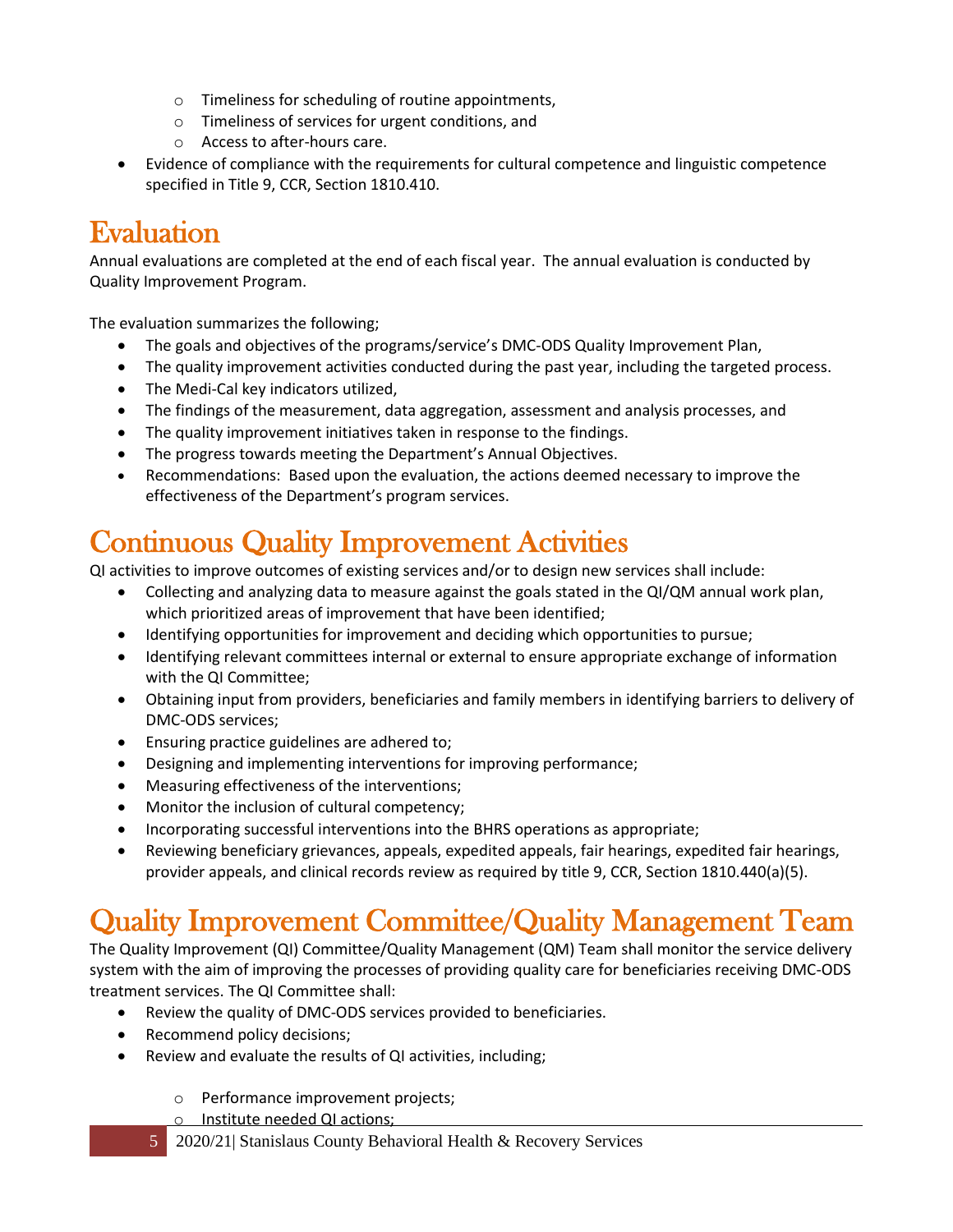- o Ensure follow-up of QI processes; and
- $\circ$  Document QI Committee meeting minutes regarding decisions and actions taken.

QIC/QMT meeting agendas may include, but are not limited to, the following agenda items:

- Grievances, appeals, state fair hearings
- Expedited appeals and state fair hearings
- Requests for change of provider
- Notice of Adverse Benefit Determination (NOABD)
- Contract Provider services
- Consumer Satisfaction Survey Outcomes
- Utilization Review of documentation results
- Timeliness to services, referrals to residential
- Service delivery capacity, trends, quality and outcomes
- Policies and procedures
- Performance Improvement Projects
- Utilization of DMC-ODS Services
- Verification of services
- Cultural and Linguistic Competence needs and services
- Training updates

The QIC/QMT meets at least monthly and may include the following individuals:

- BHRS Director
- BHRS Medical Director
- BHRS Assistant Director
- BHRS Assistant Director-Administration
- BHRS Senior Leaders
- BHRS Program Managers
- MHSA Coordinator
- Compliance Officer
- Quality Services/Risk Manager
- Utilization Management Mental Health Coordinator
- UM Staff
- QI/QA staff
- Beneficiaries/Family Members
- Treatment Providers

#### <span id="page-5-0"></span>Department Communication of Quality Improvement **Activities**

BHRS supports QI activities through the planned coordination and communication of the results of the measurement of QI Initiatives. The overall efforts are to continually improve the quality of care provided to our beneficiaries to ensure that BHRS's mission is achieved. The planned communication may take place through the following methods:

- Recipients participating in the QIC report back to prospective recipient groups
- Emails
- Presentations to the Behavioral Health Board that addressed both Mental Health and Substance Use Disorder Services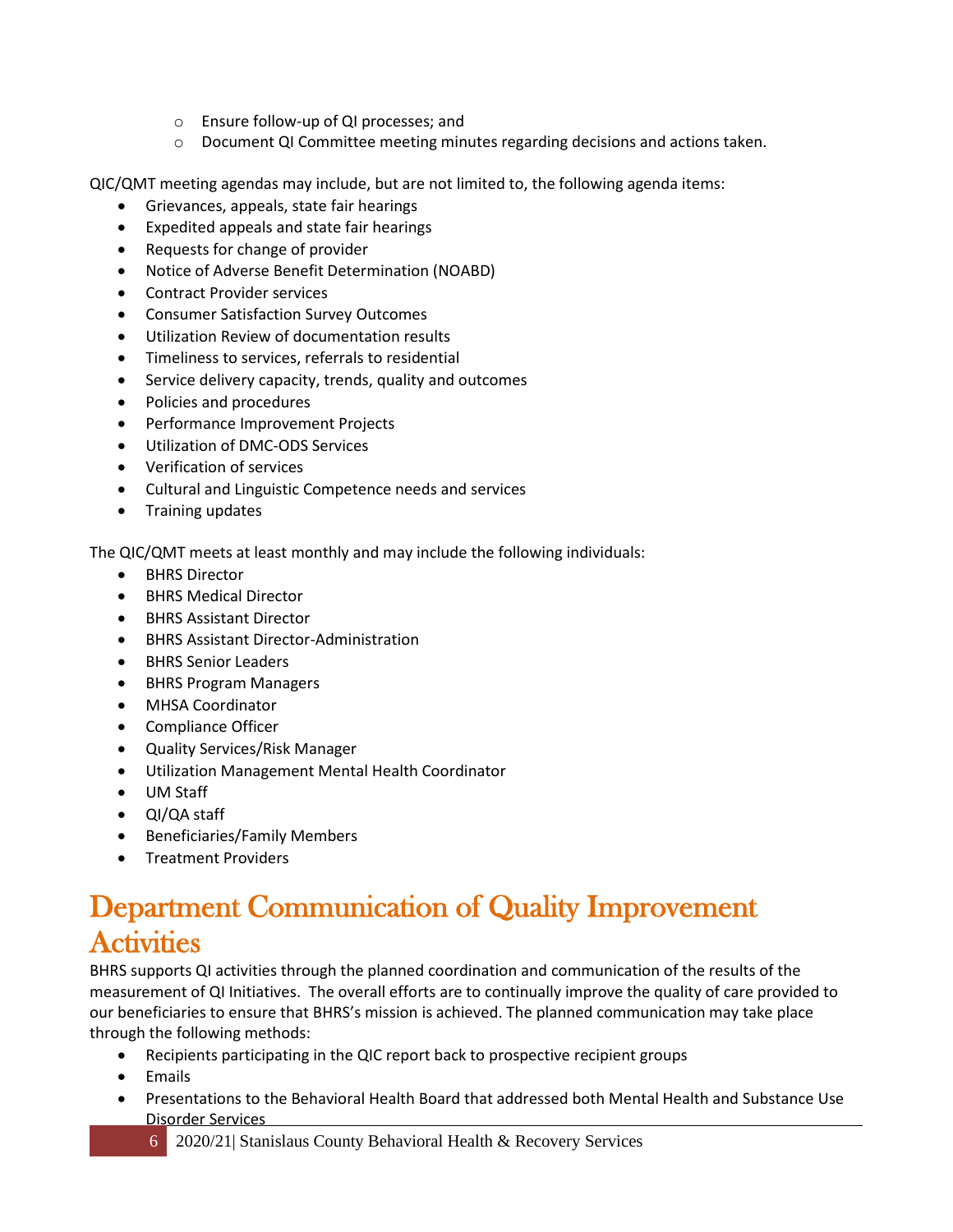- Posters, brochures, notices and surveys displayed in clinic locations
- Distribution of the Department's annual DMC-ODS QI Work Plan
- Distribution of meeting minutes

#### <span id="page-6-0"></span>Other Department Quality Improvement Committees

The Department has the following standing committees where QI/UM/QA activities occur:

- Performance Improvement Projects (PIP) Committee
- Compliance Committee
- Cultural Competency Committee
- Treatment Provider Meeting
- Peer Review
- Health Plan of San Joaquin/ Beacon BHRS Collaborative Meeting
- Health Net/MHN BHRS Collaborative Meeting
- Integrated Electronic Health Record Navigation/Documentation Training
- 800/Contact Log Oversight Committee
- SAPT Committee Calls
- DMC-ODS Technical Assistance (TA) Call
- BHRS SUD Leadership Meeting
- DMC-ODS Framework Committee
- DMC-ODS Oversight Committee
- Quarterly in person SAPT Committee Meetings
- Youth Advisory Committee
- Medi-Cal Key Indicators meeting

## <span id="page-6-1"></span>Quality Assurance (QA)

BHRS shall set standards and implement processes that will support understanding of, and compliance with, documentation standards set forth in the DHCS contract and any standards set by BHRS. QA activities may include monitoring performance so that the documentation of care provided will satisfy the requirements set forth in the State and County DMC-ODS contract. The documentation standards for beneficiary care are minimum standards to support claims for the delivery of specialty mental health and substance use disorder services. All standards shall be addressed within the beneficiary record.

#### <span id="page-6-2"></span>DMC-ODS Program Managers/ Utilization Management (UM) Program

DMC-ODS Program Managers with assistant from the Utilization Management Program shall;

- Be responsible for assuring that beneficiaries have appropriate access to substance use disorder services and specialty mental health services as required in Title 9, CCR, Section 1810.440(b)(1-3).
- Evaluate medical necessity, appropriateness and efficiency of services provided to Medi-Cal beneficiaries prospectively or retrospectively.
- Implement mechanisms to assess the capacity of service delivery for its beneficiaries. This includes monitoring the number, type, and geographic distribution of mental health and substance use disorder services within the BHRS's delivery system.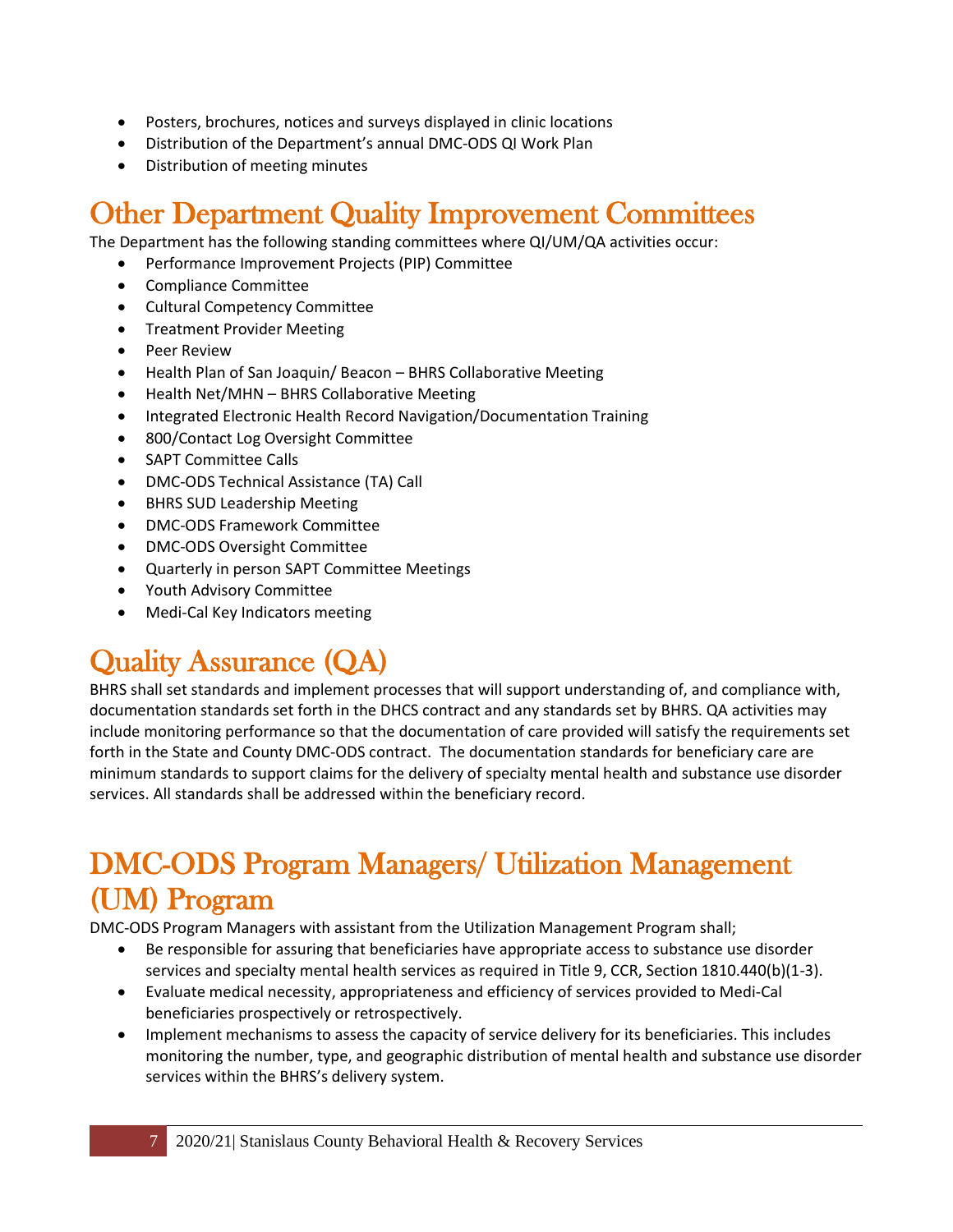- Implement mechanisms to assess the accessibility of services within its service delivery area. This shall include the assessment of responsiveness of the BHRS's 24-hour access line number, screening of calls to determine the appropriate level of care, timeliness of scheduling initial appointments, timeliness of DMC-ODS services.
- Implement mechanisms to assure authorization decision standards are met. Authorization of services shall include all of the following:
	- $\circ$  Pursuant to Title 42, CFR, Section 438.210(b)(1), the Contractor and its subcontractors must have in place, and follow, written policies and procedures for processing requests for initial and continuing authorizations of services.
	- $\circ$  Pursuant to Title 42, CFR, Section 438.210(b)(2), the Contractor shall have in effect mechanisms to ensure consistent application of review criteria for authorization decisions and shall consult with the requesting provider when appropriate.
	- $\circ$  Pursuant to Title 42, CFR, Section 438.210(b)(3), any decision to deny a service authorization request or to authorize a service in an amount, duration, or scope that is less than requested shall be made by a health care professional who has appropriate clinical expertise in treating the beneficiary's condition or disease.
	- $\circ$  Decisions must be made within the timeframes outlined for service authorizations in Title 42, CFR Section 438.210(d), and notices of action related to such decisions must be provided within the timeframes set forth in Title 42, CFR, Section 438.404.(c).

## <span id="page-7-0"></span>Performance Improvement Projects (PIPs)

BHRS will develop Performance Improvement Projects that will be designed to achieve significant improvement in clinical and non-clinical health outcomes and beneficiary satisfaction. BHRS will establish an ongoing quality assessment and performance improvement program consistent with 42 CFR 438.240. BHRS will maintain a minimum of two active PIPS's overseen by the QI Committee/QM Team with one being clinical and one addressing an administrative area.

## <span id="page-7-1"></span>Medi-Cal Key Indicators

A Medi-Cal key indicator is a type of quantifiable measurement that provides information regarding a program/services process, functions or outcomes. Selection of a Medi-Cal Key Indicator for services within BHRS is based on the following considerations:

- Relevance to the Department's mission.
- Required monitoring item by DHCS and EQRO.
- Clinical importance whether it addresses a clinically important process that is:
	- o High volume
	- o High risk
	- o Measuring consumer satisfaction
	- o Assess the cultural competency of services, linguistics, etc.

Once the performance of a selected process has been measured, assessed and analyzed, the information gathered by the above Medi-Cal key indicator(s) is used to identify a continuous quality improvement initiative to be undertaken. The decision to undertake the initiative is based upon program/service priorities. The purpose of an initiative is to improve the performance of existing services or to design new ones.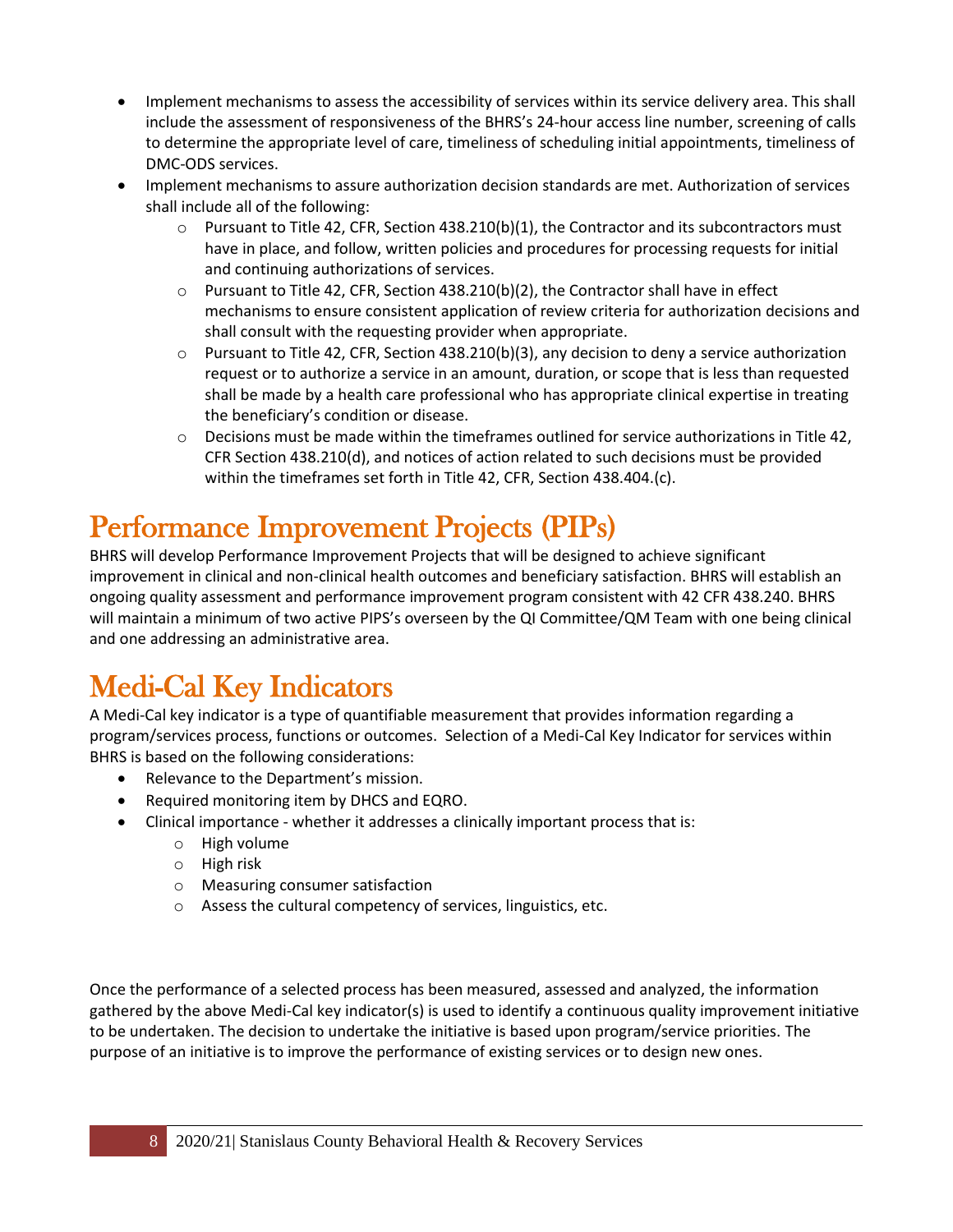## Quality Improvement (QI) Work Plan with Evaluation/Summary FY 2019-2020

| <b>Areas of</b><br>Focus/<br><b>Key</b><br><b>Processes</b> | <b>Focus of</b><br>Improvement                                                                                                   | <b>Measurable</b><br><b>Objective</b>                                             | <b>QIC</b><br><b>Activities</b>                                                                             | <b>Monitoring</b><br><b>Frequency</b> | <b>End of Year</b><br><b>Summary of</b><br><b>Activities/</b><br><b>Outcomes</b>                                                                                                                |
|-------------------------------------------------------------|----------------------------------------------------------------------------------------------------------------------------------|-----------------------------------------------------------------------------------|-------------------------------------------------------------------------------------------------------------|---------------------------------------|-------------------------------------------------------------------------------------------------------------------------------------------------------------------------------------------------|
| <b>Access</b>                                               | Evaluate program<br>specific data<br>regarding number<br>of days from initial<br>referral/contact to<br>completed<br>assessment. | Number of days<br>from initial<br>referral/contact to<br>completed<br>assessment. | Evaluating<br>timeliness<br>data from<br>Contact Log.                                                       | Monthly                               | The QIC does not<br>have access to<br>automated data or<br>reports to review<br>this data, data that<br>was brought in this<br>fiscal year was<br>manually ran by<br>the SUD data<br>analysis.  |
|                                                             |                                                                                                                                  | Number of no-<br>shows to initial SUD<br>assessment.                              | Evaluating<br>no-show data<br>for initial SUD<br>assessments.                                               | Monthly                               |                                                                                                                                                                                                 |
|                                                             |                                                                                                                                  |                                                                                   |                                                                                                             |                                       | Report was shared<br>with QIC members<br>and access was<br>discussed, the goal<br>is to provide all<br>program contact<br>access to assist in<br>monitoring no-<br>shows at a<br>program level. |
| <b>ACCESS</b>                                               | Evaluate program<br>specific data<br>regarding number<br>of days from<br>completed<br>assessment to<br>first service.            | Number of days<br>from assessment to<br>first service.                            | Evaluating<br>timeframe<br>from SUD<br>assessment<br>service code<br>to first<br>treatment<br>service code. | Monthly                               | The QIC does not<br>have access to<br>automated data or<br>reports to review<br>this data, data that<br>was brought in this<br>fiscal year was<br>manually ran by<br>the SUD data<br>analysis.  |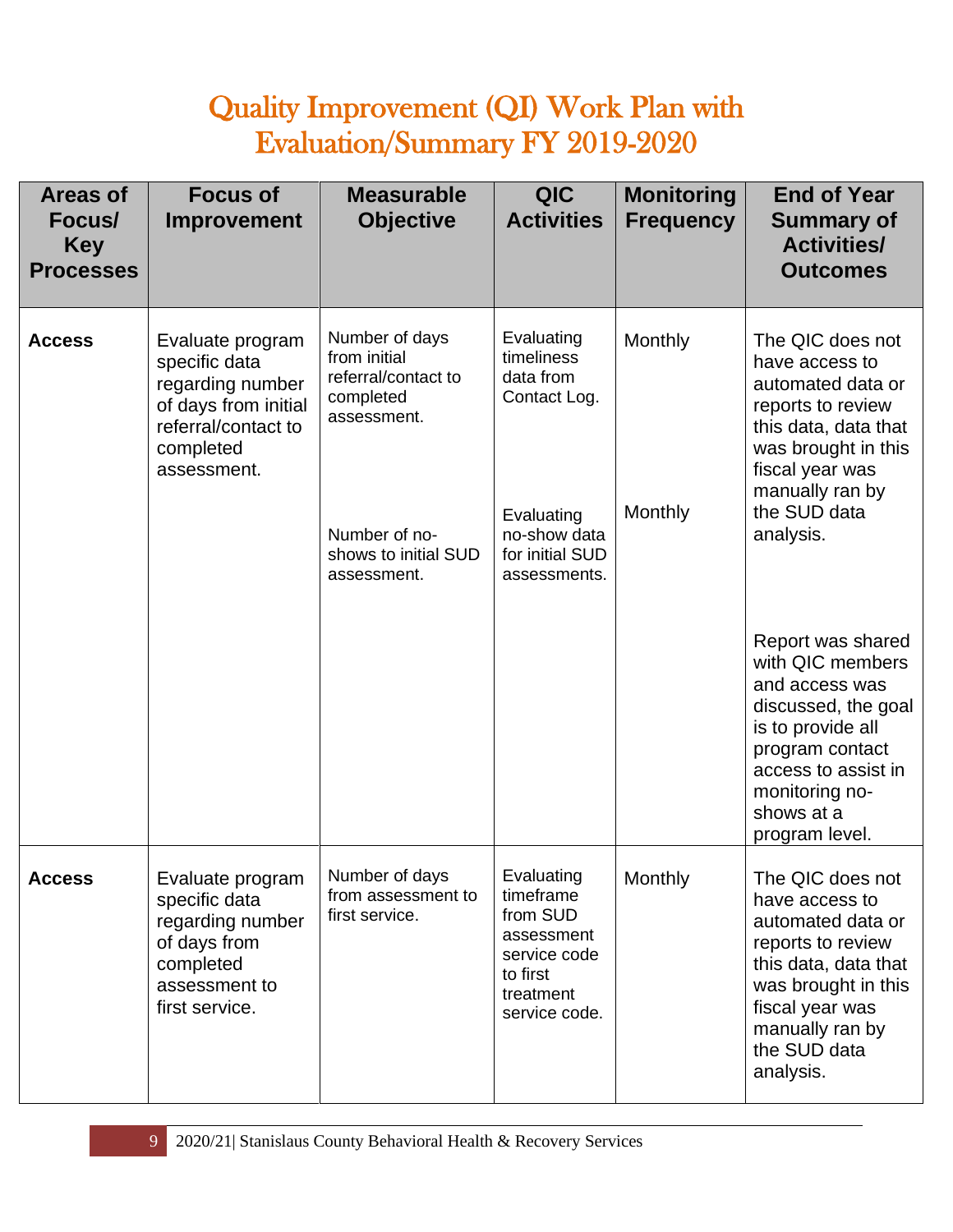| Areas of<br>Focus/<br><b>Key</b><br><b>Processes</b> | <b>Focus of</b><br>Improvement                                                                                                                                                                                                                                                                                                                                                                                                                                                                                                                                                                                                                                                                                             | <b>Measurable</b><br><b>Objective</b>                                                                                        | QIC<br><b>Activities</b>                                                 | <b>Monitoring</b><br><b>Frequency</b> | <b>End of Year</b><br><b>Summary of</b><br><b>Activities/</b><br><b>Outcomes</b> |
|------------------------------------------------------|----------------------------------------------------------------------------------------------------------------------------------------------------------------------------------------------------------------------------------------------------------------------------------------------------------------------------------------------------------------------------------------------------------------------------------------------------------------------------------------------------------------------------------------------------------------------------------------------------------------------------------------------------------------------------------------------------------------------------|------------------------------------------------------------------------------------------------------------------------------|--------------------------------------------------------------------------|---------------------------------------|----------------------------------------------------------------------------------|
| <b>Regulatory</b><br><b>Compliance</b>               | In effort to meet<br>regulatory<br>requirements, the<br>QIC will develop<br><b>SUD Medi-Cal</b><br>Key Indicators to<br>identify/monitor<br>the following:<br>□Timeliness of<br>first initial contact<br>to face-to-face<br>appointment<br>$\Box$ Frequency of<br>follow-up<br>appointments in<br>accordance with<br>individualized<br>treatment plans<br>$\Box$ Timeliness of<br>services of the<br>first dose of NTP<br>services<br>$\Box$ Access to after-<br>hours care<br>Responsiveness<br>of the beneficiary<br>access line<br>$\Box$ Strategies to<br>reduce avoidable<br>hospitalizations<br>$\Box$ Coordination of<br>physical and<br>mental health<br>services with<br>waiver services at<br>the provider level | SUD Medi-Cal Key<br>Indicators will be<br>developed in order<br>to stay in<br>compliance with<br>state-required<br>elements. | SUD Medi-<br>Cal Key<br>Indicator<br>workgroup to<br>report<br>progress. | Every 6<br>months                     | In progress, the<br>workgroup<br>continues to make<br>progress.                  |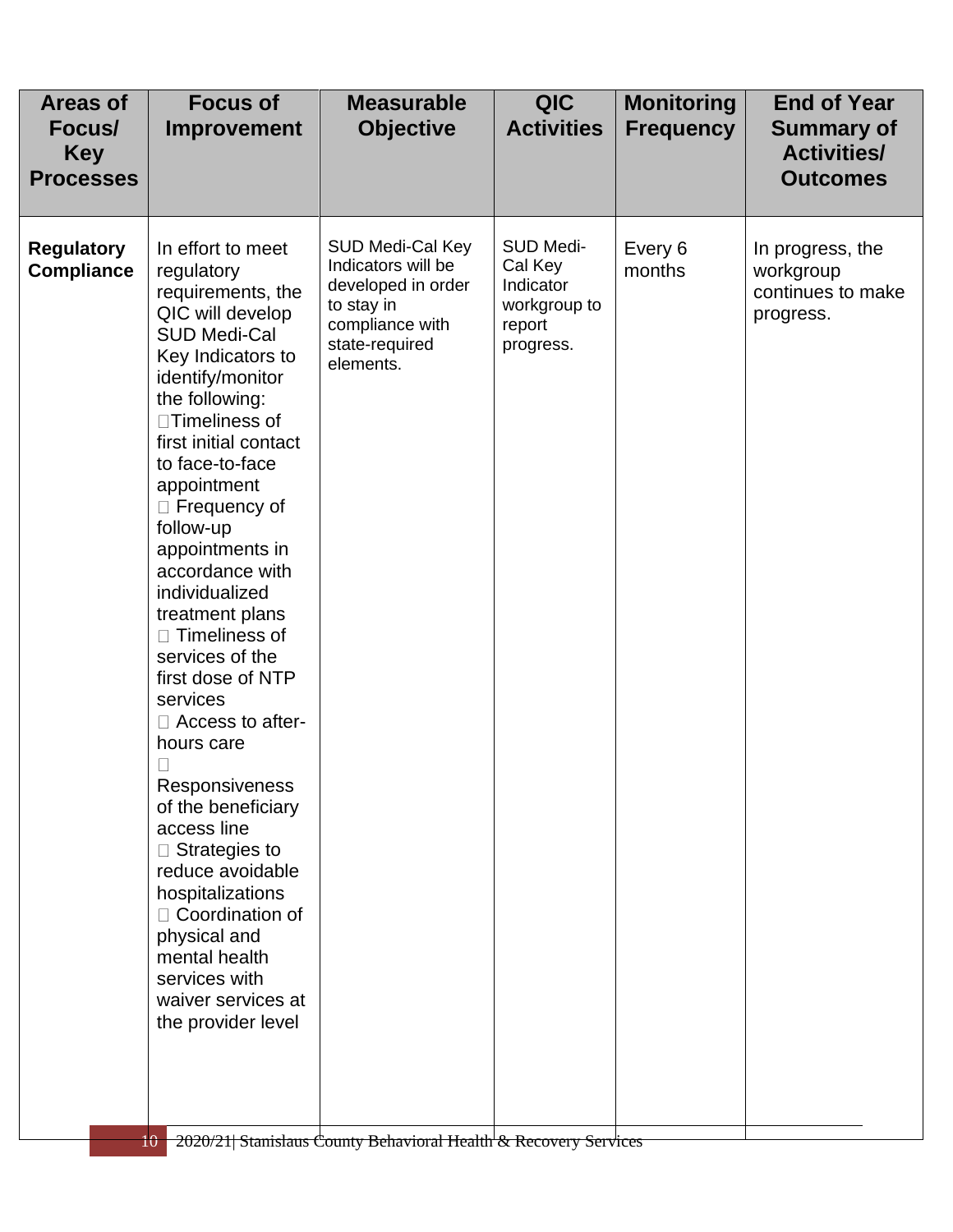| <b>Areas of</b><br>Focus/<br><b>Key</b><br><b>Processes</b> | <b>Focus of</b><br><b>Improvement</b>                                                                                                                                                                        | <b>Measurable</b><br><b>Objective</b> | <b>QIC</b><br><b>Activities</b> | <b>Monitoring</b><br><b>Frequency</b> | <b>End of Year</b><br><b>Summary of</b><br><b>Activities/</b><br><b>Outcomes</b> |
|-------------------------------------------------------------|--------------------------------------------------------------------------------------------------------------------------------------------------------------------------------------------------------------|---------------------------------------|---------------------------------|---------------------------------------|----------------------------------------------------------------------------------|
|                                                             | Assessment of<br>the beneficiaries'<br>experiences,<br>including<br>complaints,<br>grievances and<br>appeals<br>□ Telephone<br>access line and<br>services in the<br>prevalent non-<br>English<br>languages. |                                       |                                 |                                       |                                                                                  |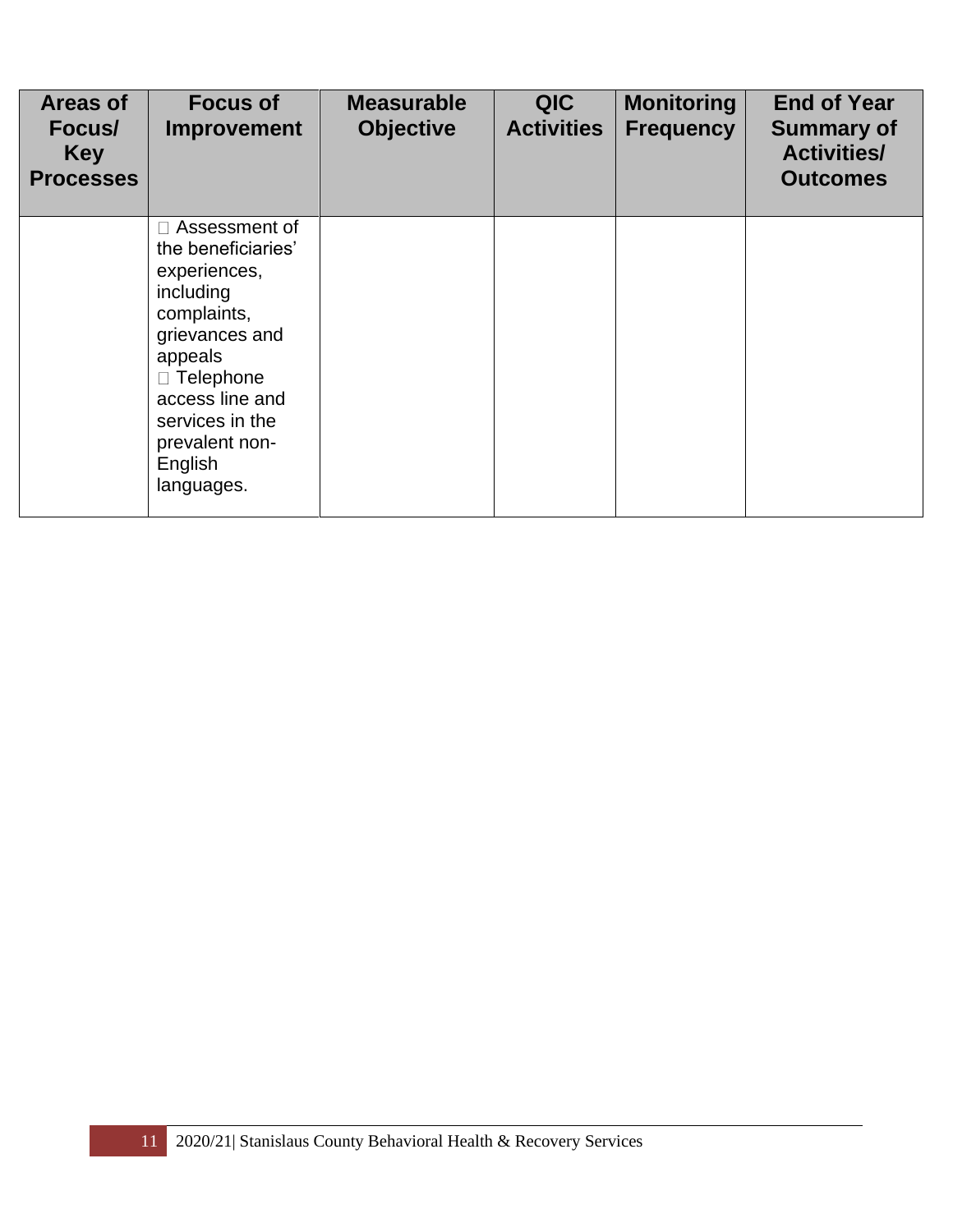#### *Quality Improvement (QI) Work Plan FY 2020-2021: Goals and Objectives*

**1: Access**

- **1.1 - Number of days from initial referral/contact to completed assessment**
- **1.2 - Number of no-shows to initial SUD assessment**
- **1.3 - Number of days from assessment to first service**

| <b>Objective 1.1</b>                 | Access: Number of days from initial referral/contact to completed assessment.                                     |
|--------------------------------------|-------------------------------------------------------------------------------------------------------------------|
| Goal                                 | Evaluate program specific data regarding number of days from initial referral/contact to<br>completed assessment. |
| <b>Responsible</b>                   | <b>SUD QIC</b>                                                                                                    |
| <b>Evaluation</b><br>Methods/Tool(s) | Timeliness Data from Contact Log.                                                                                 |
| FY 2020/2021<br><b>Evaluation</b>    | In progress                                                                                                       |
| <b>Recommendations</b>               | To be determined                                                                                                  |

| Objective 1.2                         | Access: Number of no-shows to initial SUD assessment.                                    |
|---------------------------------------|------------------------------------------------------------------------------------------|
| Goal                                  | Evaluate program specific data regarding number of days from initial referral/contact to |
| <b>Responsible</b><br><b>Partners</b> | <b>SUD QIC</b>                                                                           |
| <b>Evaluation</b><br>Methods/Tool(s)  | Evaluating no-show data for initial SUD assessments.                                     |
| FY 2020/2021<br><b>Evaluation</b>     | In progress                                                                              |
| Recommendations                       | To be determined                                                                         |

| Objective 1.3                         | Access: Number of days from assessment to first service                                                |
|---------------------------------------|--------------------------------------------------------------------------------------------------------|
| Goal                                  | Evaluate program specific data regarding number of days from completed assessment<br>to first service. |
| <b>Responsible</b><br><b>Partners</b> | <b>SUD QIC</b>                                                                                         |
| <b>Evaluation</b><br>Methods/Tool(s)  | Evaluating timeframe from SUD assessment service code to first treatment service code.                 |
| FY 2020/2021<br><b>Evaluation</b>     | In progress                                                                                            |
| <b>Recommendations</b>                | To be determined                                                                                       |